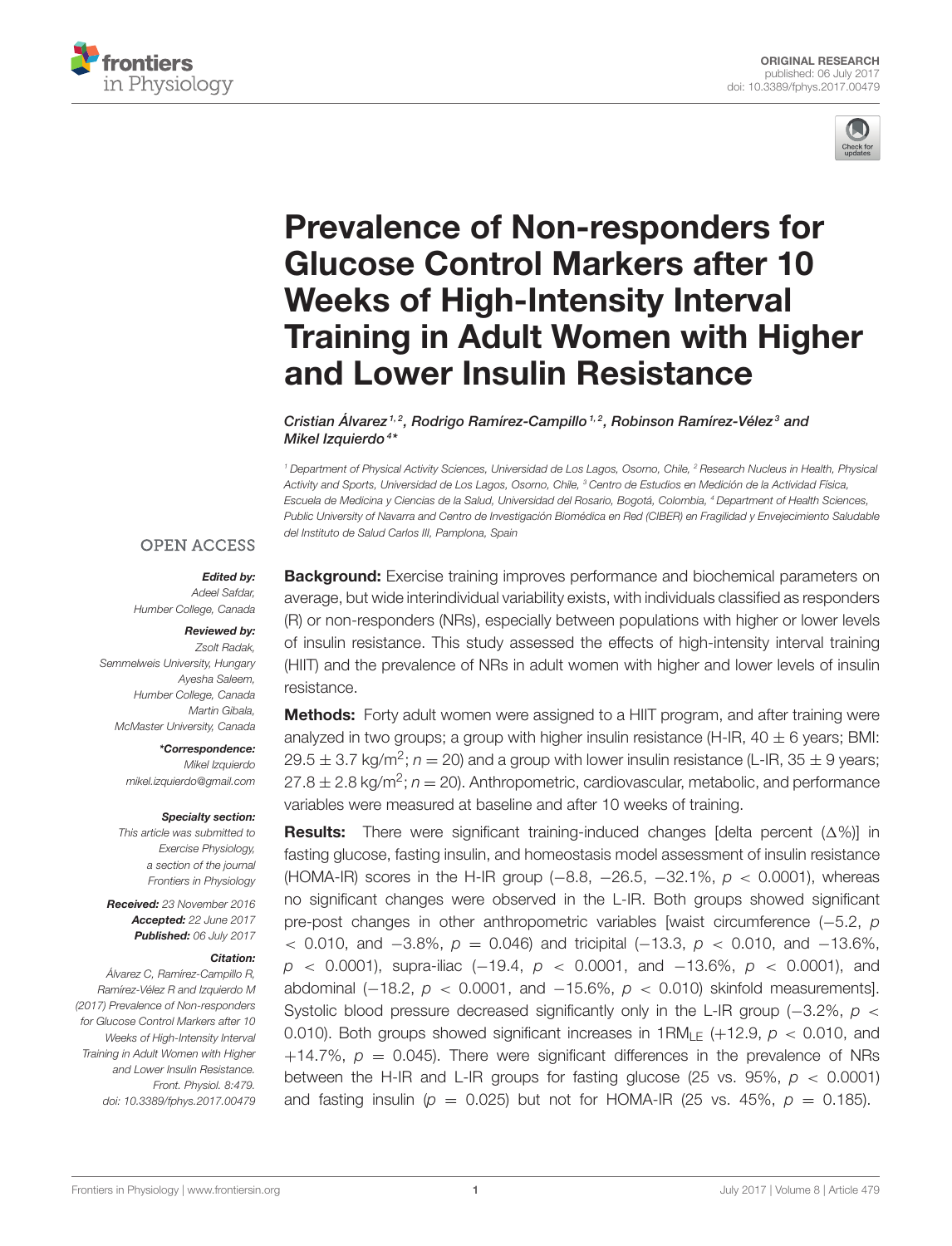**Conclusion:** Independent of the "magnitude" of the cardiometabolic disease (i.e., higher vs. lower insulin resistance), no differences were observed in the NRs prevalence with regard to improved HOMA-IR or to anthropometric, cardiovascular, and muscle performance co-variables after 10 weeks of HIIT in sedentary adult women. This research demonstrates the protective effect of HIIT against cardiometabolic disease progression in a sedentary population.

Keywords: high-intensity interval training, non-responders, insulin resistance, women

## INTRODUCTION

Exercise training is a strategy for the prevention and treatment of several inactivity-related metabolic diseases, such as insulin resistance [\(Álvarez et al., 2014\)](#page-9-0) and type 2 diabetes mellitus (T2DM) [\(Alvarez et al., 2016\)](#page-9-1). Similarly, exercise-based interventions, including resistance training (RT), together with pharmacological, and dietary interventions, represent the cornerstones of T2DM management [\(ADA, 2011\)](#page-9-2). In addition to the beneficial effects on glycemic control [\(Umpierre et al.,](#page-10-0) [2013\)](#page-10-0) and other risk factors of T2DM [\(Chudyk and Petrella,](#page-10-1) [2011;](#page-10-1) [Figueira et al., 2014\)](#page-10-2), physical exercise is effective in improving muscle strength [\(Dunstan et al., 2002\)](#page-10-3), cardiovascular function [\(Cano-Montoya et al., 2016\)](#page-10-4), and functional capacity [\(Cadore and Izquierdo, 2015\)](#page-10-5). In this regard, combining RT and endurance training is an effective intervention to promote overall physical fitness in T2DM patients [\(Balducci et al., 2012\)](#page-9-3). More recently, high-intensity interval training (HIIT, i.e., repeated short bursts of high intensity activity with rest breaks in between each bout of exercise) is a time-efficient exercise modality that has emerged as an alternative to continuous traditional endurance exercise training to improve cardiometabolic health [\(Gibala et al., 2012\)](#page-10-6).

However, despite the frequent reports of "average" exerciserelated changes, there is wide interindividual variability in the results of exercise training [\(Astorino and Schubert, 2014\)](#page-9-4). Under the same stimulus, some subjects, termed responders (R), achieve benefits after training, while others, termed non-responders (NRs), show an unchanged or worsened response (Bouchard et al., [2012;](#page-10-7) [Bonafiglia et al., 2016;](#page-10-8) [Álvarez et al., 2017\)](#page-9-5). In the literature, this phenomenon has been characterized using several terms, such as low/high responders [\(Davidsen et al.,](#page-10-9) [2011\)](#page-10-9), non-responders/responders [\(Sisson et al., 2009\)](#page-10-10), or as an adverse response [\(Bouchard et al., 2012\)](#page-10-7); in these studies, similar but slightly different methodological criteria have been applied for identifying R and NRs. Genetic [\(Stephens et al., 2015\)](#page-10-11) and environmental factors [\(Bouchard and Rankinen, 2001\)](#page-10-12) have been suggested to be responsible for this variability, although not all of the potential environmental factors (e.g., different health status, magnitude of disease, or different mode of exercise training) have been explored.

Furthermore, the prevalence of these unchanged or worsened responses, known as NRs prevalence (i.e., percentage of subjects who do not improve/show a worsened response with regard to a variable), has been reported predominantly after endurance training [\(Sisson et al., 2009;](#page-10-10) [Bouchard et al., 2012\)](#page-10-7) and RT (Moker et al., [2014;](#page-10-13) [Churchward-Venne et al., 2015\)](#page-10-14). There have been no studies reporting the NRs prevalence associated with risk factors for T2DM after HIIT, which has been shown to improve anthropometric, cardiovascular, metabolic, and performance variables in different cohorts [\(Astorino and Schubert, 2014;](#page-9-4) [Alvarez et al., 2016\)](#page-9-1). For example, in one study of insulin resistance adult women, there were reductions of −12 to −14% in fasting glucose,  $-27$  to  $-37%$  in fasting insulin and  $\sim$ 40% in homeostasis model assessment of insulin resistance (HOMA-IR) scores after 8 weeks of HIIT [\(Álvarez et al., 2014\)](#page-9-0). In another study of T2DM subjects, there was a decrease of ∼14% in fasting glucose, with additional decreases of ∼4 mmHg in blood pressure, ∼2% in body mass, ∼4% in waist circumference, and ∼19% in subcutaneous fat after 16 weeks of HIIT [\(Alvarez et al.,](#page-9-1) [2016\)](#page-9-1). Notably, another study showed that only 2 weeks of HIIT decreased the average 24 h fasting glucose level by approximately −13% [\(Little et al., 2011\)](#page-10-15). Finally, a study of subjects with poor glucose control showed an improvement  $(-12%)$  in the area under the curve for the oral glucose tolerance test (OGTT) results and a 4.2 kg decrease in fat mass after 10 weeks of HIIT (Mancilla et al., [2014\)](#page-10-16).

Latin America has experienced an epidemiological transition characterized by an increasing burden of cardiometabolic disease due to physical inactivity and shifts in diet and lifestyle patterns [\(Rivera et al., 2014\)](#page-10-17). Evidence in Chilean adults suggests similar associations between low physical activity levels and cardiometabolic risk factors and between health status and overweight/obesity [\(Vio et al., 2008\)](#page-10-18). Thus, the aim of the present study was to assess the effects 10 weeks of HIIT and the NRs prevalence (as indicated by glucose control variables) in groups with higher and lower levels of insulin resistance. A second aim was to assess other anthropometric, cardiovascular, and performance variables. We hypothesized that independent of the magnitude of the metabolic disease [i.e., higher (HOMA-IR > 5.0) or lower (HOMA-IR < 3.0) levels of insulin resistance], there would be no differences in the NRs prevalence for changes in glucose control parameters after HIIT between women with higher

**Abbreviations:** T2DM, type 2 diabetes mellitus; R, responders; NRs, nonresponders: HIIT, high-intensity interval training; H-IR: higher insulin resistance group; L-IR, lower insulin resistance group; BMI, body mass index; HOMA-IR, homeostasis model assessment of insulin resistance; 1RM, one repetition maximum strength test; 1RMLE, one repetition maximum test of leg extension; 1RMUR, one repetition maximum test of upper row; HbA1c, glycated hemoglobin, OGTT, oral glucose tolerance test; VO<sub>2</sub>peak, maximum peak of oxygen uptake, VO2max, maximum oxygen uptake.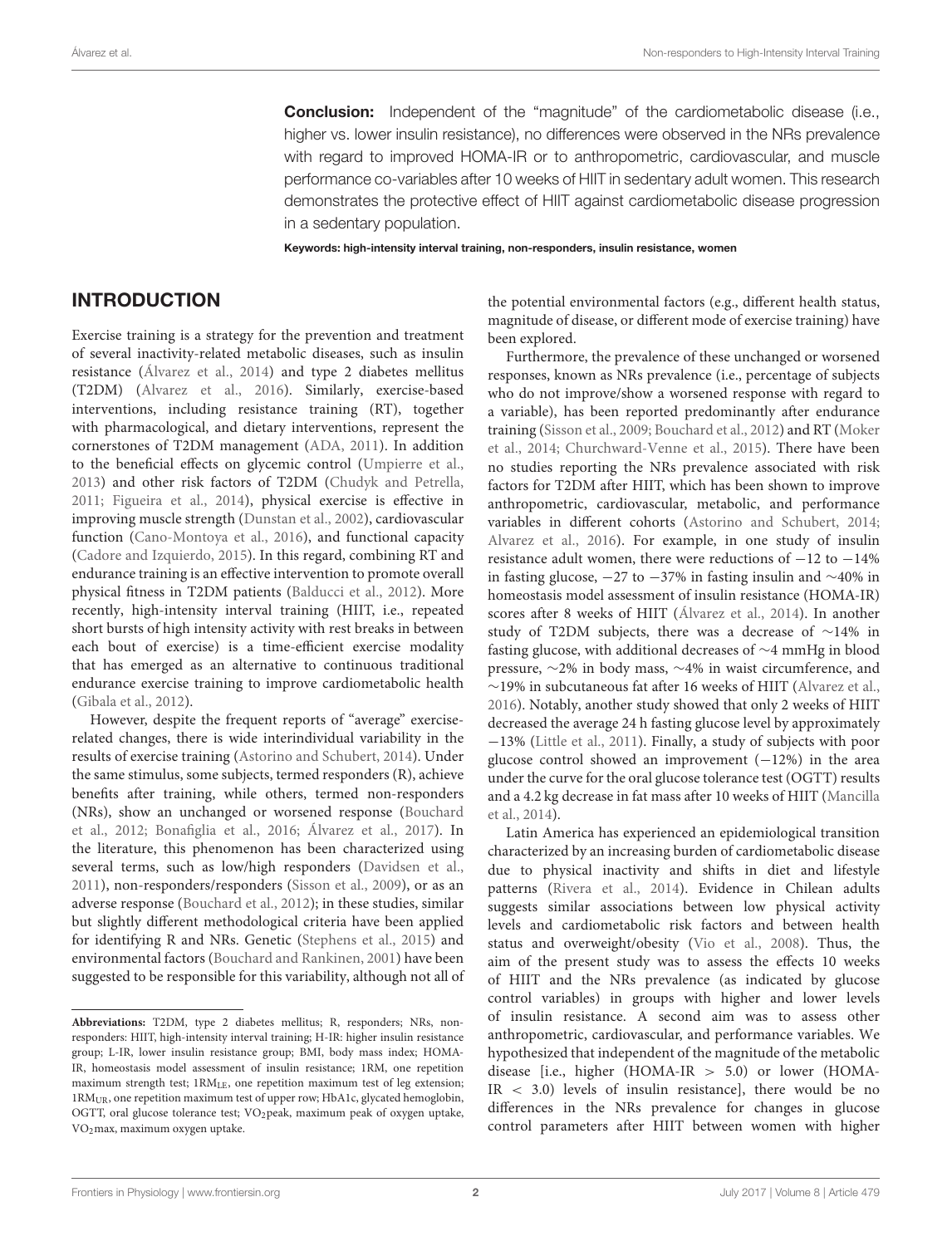and lower levels of insulin resistance using the HOMA-IR criteria.

## MATERIALS AND METHODS

## **Participants**

The first stage of the study was to recruit, using a short telephone survey, adult patients who were previously identified at their last clinical exam as at risk for T2DM and who had dropped out from their regular appointments at the healthcare center. In this first stage, 168 sedentary adult women (aged  $\geq$ 18 years) with no background of regular exercise training volunteered to be screened.

## Screening and Preliminary Testing

First, subjects were screened for insulin resistance based on a  $HOMA-IR > 2.6$  using both fasting glucose and fasting insulin, and after intervention the subjects were separated into two groups and analyzed based on differences in the "magnitude" of insulin resistance (i.e., a group with a higher level of insulin resistance:  $HOMA-IR > 5.0$ , and a group with a lower level insulin resistance:  $HOMA-IR < 3.0$ ). In the first screening before intervention, 65 individuals classified as "higher insulinresistance" subjects ( $n = 65$ ) were excluded for multiple reasons (16 due to age  $> 40$  years; 2 due to being recently physically active; 5 due to a diagnosis of hypertension; 5 due to a diagnosis of hypothyroidism; 3 due to musculoskeletal injury; 21 due to no history of T2DM; 6 due to stationary asthma/respiratory disease; and 7 due to having a rural address). Similarly, 25 subjects identified as "lower insulin-resistance" subjects ( $n = 25$ ) were also excluded for similar reasons (6 due to age  $\geq$ 40 years; 12 due to being physically active; 2 due to a diagnosis of hypothyroidism; and 5 due to having a rural address). Finally, 78 screened subjects with a higher level of insulin resistance ( $n = 78$ ) were assigned to 10 weeks of a HIIT program and were analyzed after intervention in two different groups: a group with a higher level of insulin resistance (H-IR,  $n = 20$ ) and a group with a lower level of insulin resistance (L-IR,  $n = 20$ ). None of the subjects were taking oral hypoglycemic medications to improve metabolic control of glucose because they all had been recently diagnosed with insulin resistance by our research team. Subjects with  $< 70\%$ attendance at training sessions were excluded from all statistical analyses after the intervention; after excluding those subjects, the characteristics of the analyzed subject groups were as follows: H-IR group, age  $40 \pm 6$  years,  $n = 20$ ; L-IR group, age  $35 \pm 9$  years,  $n = 20$  (see flow chart in **[Figure 1](#page-3-0)**). The treatment allocation is described in the flow chart in **[Figure 1](#page-3-0)**.

All participants were informed about the experimental procedures and about possible risks and benefits associated with participation in the study. Written informed consent was obtained before any of the assessments were performed. The study was conducted in accordance with the Declaration of Helsinki and was approved by the institutional review board for the use of human subjects of the local Ethics Committee of the University of los Lagos (Comité de Revisión Científica y Ética Institucional del Departamento de Ciencias de la Actividad Física de la Universidad de Los Lagos). Characteristics of the study participants are provided in **[Tables 1](#page-4-0)**, **[2](#page-5-0)**.

Eligibility criteria included the following: (a) diagnosed with insulin resistance based on the HOMA-IR metabolic marker method and using a cut-off point of HOMA-IR ≥2.6 in a Chilean population [\(Garmendia et al., 2009\)](#page-10-19), (b) physical inactivity (≤150 min/week of low-moderate physical activity or <75 min/week of vigorous physical activity; [O'Donovan et al., 2010\)](#page-10-20), (c) no familial (parents/siblings) history of T2DM, (d) living only in urban areas, and (e) with care provided under the public Chilean healthcare system (i.e., not a private healthcare system). Exclusion criteria included participants with the following characteristics: (a) potential medical or musculoskeletal problems, (b) osteoarthritis, (c) history of ischemic disease, (d) arrhythmia, (e) asthma, (f) chronic obstructive pulmonary disease, and (g) utilization of drugs that modulate metabolic or respiratory control.

## Classification of Responder (R) and Non-responders (NRs)

Using previous criteria applied in exercise-based interventions [\(Bonafiglia et al., 2016\)](#page-10-8), the interindividual variability in the response to exercise training of the subjects was used to categorize them as responders (R) or non-responders (NRs) using the typical error measurement (TE). Thus, the TE was calculated for all independents variables 3 weeks before the pre-test measurements as described previously [\(Álvarez et al., 2017\)](#page-9-5) using the following equation:

$$
TE = SD_{diff}/\sqrt{2}
$$
 (1)

where  $SD<sub>diff</sub>$  is the variance (standard deviation) of the difference in scores observed between the two repeats of each test. A nonresponders participant for HOMA-IR assessments, as well as for all other included co-variables, was defined as an individual who failed to demonstrate a decrease or increase (in favor of beneficial changes) that was greater than two times the TE from zero. A change greater than two times the TE means that there is a high probability (i.e., 12 to 1 odds) that this response is a true physiological adaptation beyond what might be expected to result from technical and/or biological variability [\(Hopkins,](#page-10-21) [2000\)](#page-10-21).

### Procedures

#### Anthropometric and Cardiovascular Assessments

Anthropometric and blood pressure assessments were carried out during the first week of the allocation stage. Body mass was assessed using a digital scale with an accuracy of 0.1 kg (Omron HBF-INTTM, Omron Healthcare Inc., Lake Forest, IL, USA). Height was assessed with a professional stadiometer (Health o MeterTM Professional, Sunbeam Products Inc., Chicago, IL, USA) with an accuracy of 0.1 cm, and body mass index (BMI) was calculated according to the following formula: kg/m<sup>2</sup>. Waist circumference was assessed with an inextensible measuring tape with and accuracy of 0.1 cm (HoechstmassTM, Sulzbach, Germany). Three skinfold measurements of subcutaneous adipose tissue (i.e., tricipital,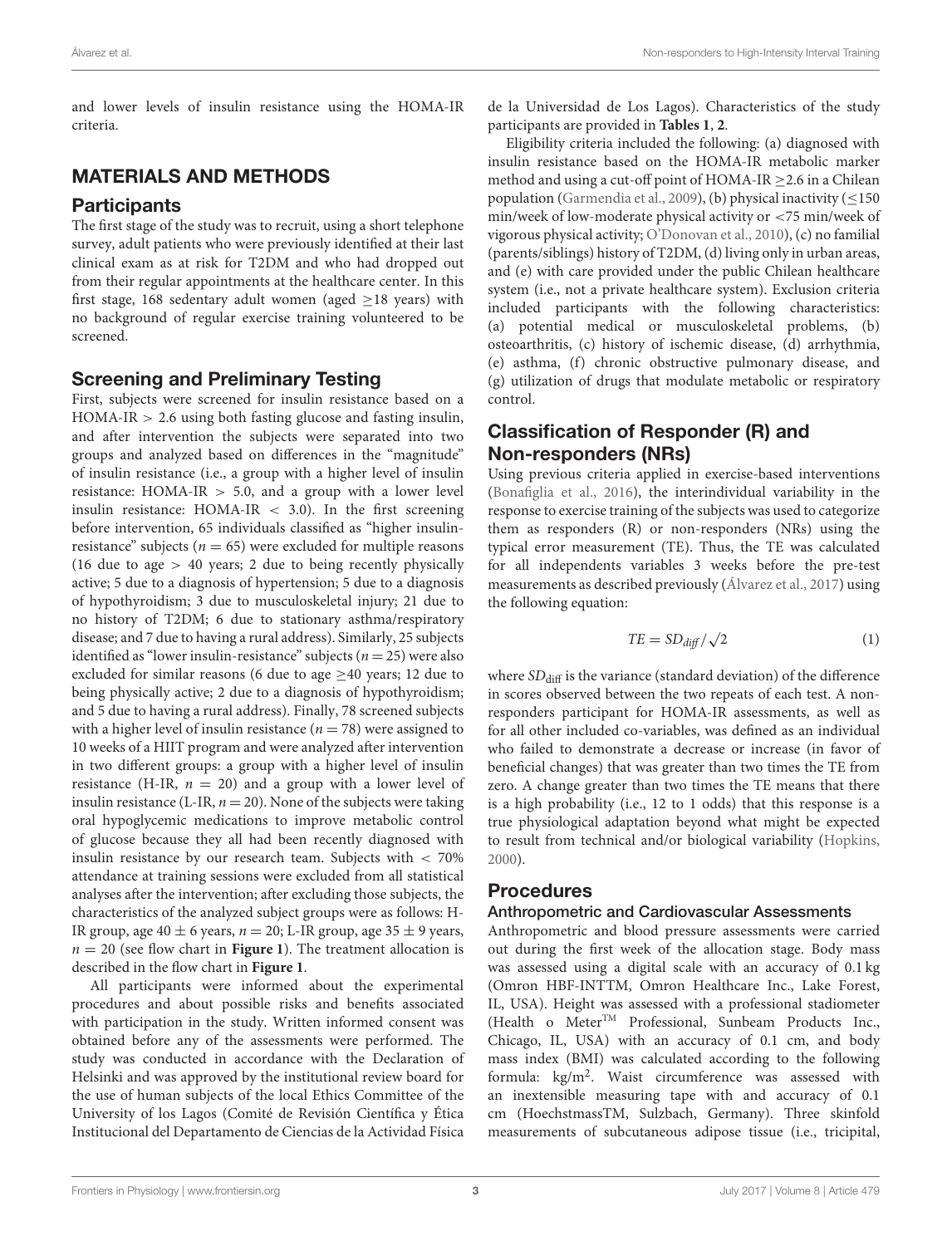

<span id="page-3-0"></span>supra-iliac, and abdominal skinfolds) were assessed using a Langue<sup>™</sup> skinfold caliper (Beta Technology Inc., Santa Cruz, California, USA) according to standard protocols (Marfell-Jones et al., [2006\)](#page-10-22).

Systolic and diastolic blood pressure were assessed using an automatic monitor (Omron HEM 7114TM, Omron Healthcare Inc., Lake Forest, IL, USA) in triplicate (2-min interval between measurements) after 15 min of rest and with the subjects in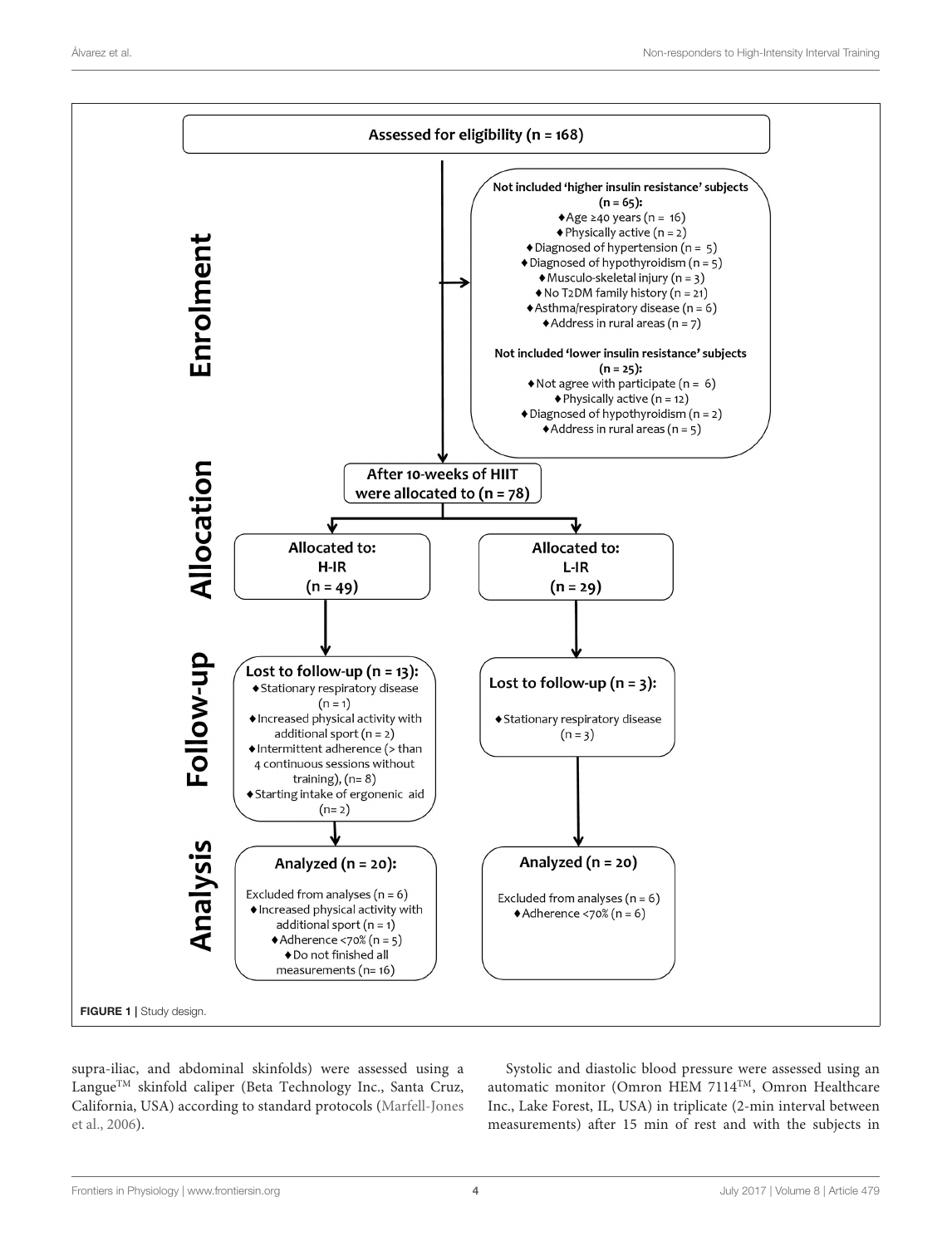a seated position following standard classification procedures [\(Chobanian et al., 2003\)](#page-10-23).

#### Plasma Metabolic Markers

The metabolic measurements were carried out in the second week. Subjects arrived at the laboratory of the Riñihue clinic between 8 and 10 in the morning after a 10 h overnight fast. Blood samples (approximately 3.5 mL) were collected in tubes with specific anticoagulant gels for fasting glucose and fasting insulin measurements at baseline and at the 10 week follow-up. Samples were placed on ice and centrifuged at 4,000 rpm (1,700  $\times$ g) for 5 min at 4◦C. Plasma samples were immediately transferred to pre-chilled microtubes and stored at −20◦C for later analysis.

Plasma glucose was analyzed via enzymatic methods using standard kits (Wiener Lab Inc., Rosario, Argentina) on an automatic analyzer (Metrolab 2300 Plus™, Metrolab Biomed Inc., Buenos Aires, Argentina). Fasting insulin was measured via RIA (DPC, Los Angeles, CA, USA). The HOMA-IR index was calculated using the Matthews equation [\(Matthews et al.,](#page-10-24) [1985\)](#page-10-24): HOMA-IR = [Fasting glucose (mg/dL)  $\times$  Fasting insulin  $(\mu U/dL)/405$ ). The same blood sampling and preparation procedure was performed at the end of the 10 week follow-up 48 h after the last exercise session in the morning to avoid possible acute effects of exercise.

#### Familiarization with the Exercise Training Program

In weeks 3 and 4, in three sessions, the subjects in both the H-IR and L-IR groups underwent a familiarization period for the HIIT protocol, as well as for the  $1RM_{LE}$ - and  $1RM_{UR}$ -tests. In the first and second sessions, the subjects were educated about the cycling machines and the free weights, as well as the exercise machine used for the strength test. In the following four sessions, the subjects underwent HIIT.

### One-Repetition Maximum Test

In week 5, after a familiarization process with the test and before the intervention, both groups performed one-repetition maximum strength tests to establish 1RM<sub>LE</sub>- and 1RM<sub>UR</sub>-values as previously described [\(Izquierdo et al., 2004\)](#page-10-25). The 1RMLEtest involved an exercise machine (OXFORDTM, model EE4002, Santiago, Chile), and in the 1RM<sub>UR</sub>-test, free weights with bars were used. In brief, for the 1RMLE-test, the subjects began by lifting a load of weights on the machine with both legs. For the  $1RM<sub>UR</sub>$ -test, the subjects adopted a body flexion angle of 90◦ , grabbed a bar with weights and plates, and with both arms extended, lifted the bar to approximately knee height. The highest load from three attempts per exercise was reported.

## Experimental Protocol

The HIIT program was started in the sixth week and was performed three times per week, for a total of 30 sessions, using exercise bikes (OXFORDTM, model BE2601, OXFORD Inc., Santiago, Chile). Each participant performed a range of 8–12 cycling intervals during the intervention period. The time of each cycling work interval was 60 s, with 120 s of passive rest (sitiing on the bicycle without movement) between work intervals. This rest period was progressively decreased (2 min weeks 1–2, 1.45

|                                      | H-IR baseline   | H-IR <sub>10-weeks</sub> | L-IR baseline  | L-IR <sub>10-weeks</sub> | p-Values      |                   | p-Values      |                              | P-values <sup>‡</sup>   | P-values <sup>§</sup> |
|--------------------------------------|-----------------|--------------------------|----------------|--------------------------|---------------|-------------------|---------------|------------------------------|-------------------------|-----------------------|
|                                      |                 |                          |                |                          | H-IR pre-post | $\Delta\%$ (ES)   | L-IR pre-post | $\Delta\%$ (ES)              | baseline<br>$rac{1}{1}$ | 10-weeks<br>H-IR      |
| $\frac{1}{2}$                        | 20              |                          | 20             |                          |               |                   |               |                              |                         |                       |
| Age (years)                          | $40 \pm 6$      |                          | $35 \pm 9$     |                          |               |                   |               |                              |                         |                       |
| Height (cm)                          | $155 \pm 0.04$  |                          | $158 \pm 0.05$ |                          |               |                   |               |                              |                         |                       |
| Body mass (kg)                       | $71.4 \pm 9.4$  | $69.1 \pm 9.1$           | $70.0 \pm 7.3$ | $67.8 \pm 7.7$           | 0.089         | $-3.2(-0.23)$     | 0.061         | $-3.1(-0.29#)$               | 0.603                   | 0.397                 |
| Body mass index (kg/m <sup>2</sup> ) | $29.5 + 3.7$    | $28.6 \pm 3.5$           | $27.8 \pm 2.8$ | $27.0 \pm 3.0$           | 0.067         | $-3.0(-0.24)$     | 0.189         | $-2.8(-0.31#)$               | 0.112                   | 0.365                 |
| Naist circumference (cm)             | $98.8 \pm 8.2$  | $93.6 \pm 8.0$           | $99.7 \pm 7.1$ | $95.9 \pm 6.7$           | 0.010         | $-5.2(-0.61^{&})$ | 0.046         | $-3.8(-0.52^{#})$            | 0.719                   | 0.167                 |
| Tricipital skinfold (mm)             | $24.7 \pm 7.2$  | $21.4 \pm 6.9$           | $24.1 \pm 6.3$ | $20.8 \pm 6.1$           | 0.010         | $-13.3(-0.48#)$   | 0.0007        | $-13.6(-0.57$ <sup>#</sup> ) | 0.772                   | 0.399                 |
| Supra-iliac skinfold (mm)            | $31.4 \pm 6.4$  | $25.3 \pm 7.3$           | $33.7 \pm 7.6$ | $29.1 \pm 8.1$           | 0.0007        | $-19.4(-0.83)$    | 0.0007        | $-13.6(-0.55#)$              | 0.309                   | 0.112                 |
| Abdominal skinfold (mm)              | $40.5 \pm 12.1$ | $33.1 \pm 9.4$           | $33.2 \pm 7.4$ | $28.0 \pm 6.0$           | 0.0007        | $-18.2(-0.65\%)$  | 0.010         | $-15.6(-0.85\%)$             | 0.028                   | 0.126                 |

<span id="page-4-0"></span>‡Analyzed by ANOVA one-way. §Analyzed by Bonferroni post-hoc.

#

 Indicates "small" standardized ES at level p ≤ 0.05.  $\&$ Indicates "moderate" standardized ES at level  $\rho \leq 0.05$ .

"moderate"

Indicates Indicates Analyzed

by Bonferroni post-hoc Analyzed by ANOVA one-way.

"small" standardized ES at level  $p \leq 0.05$ .

standardized ES at level  $p \leq 0.05$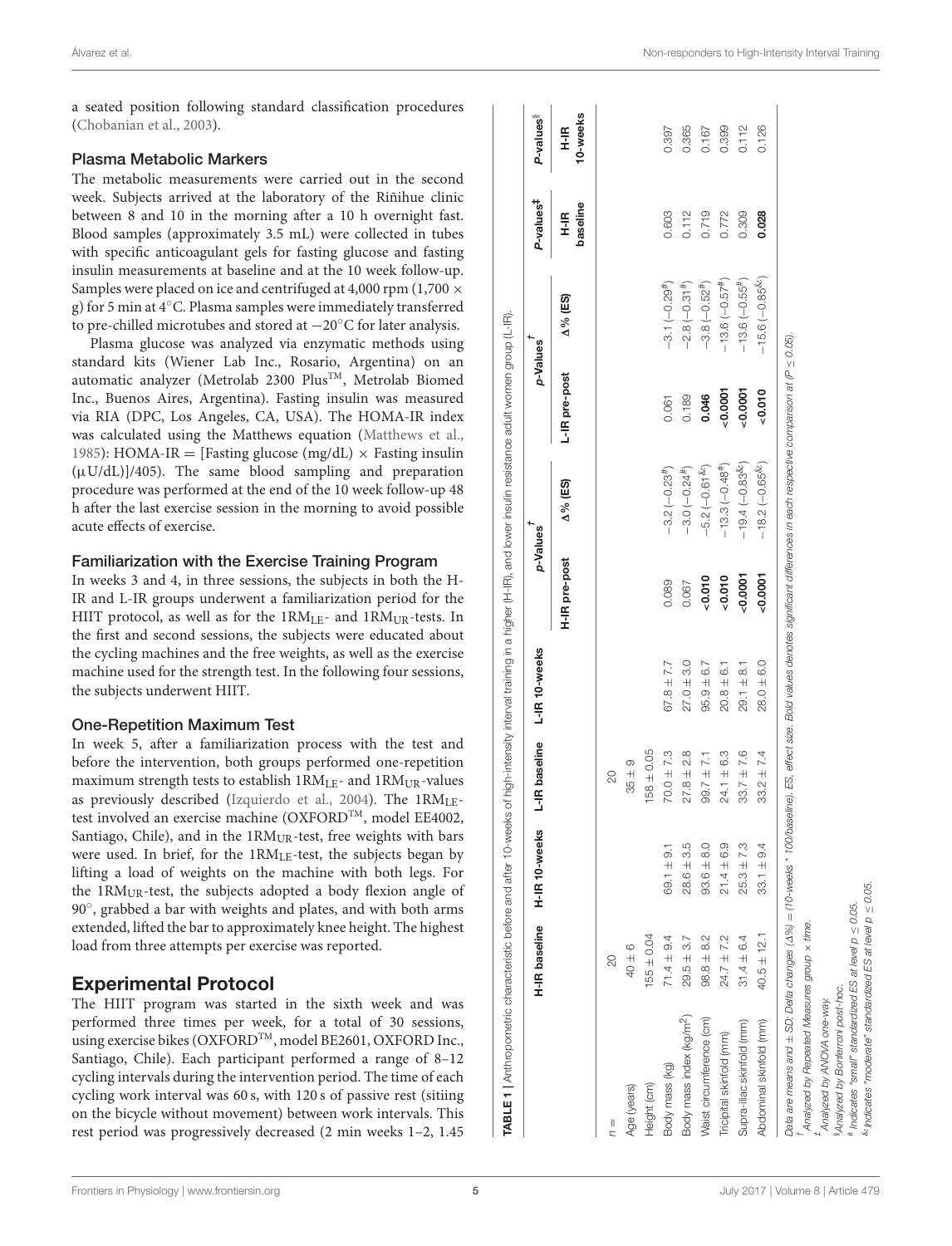| HOMA-IR > 5.0 (H-IR), and a group with a lower level insulin resistance: HOMA-IR < 3.0 (L-IR).                                                                                                                                                   |                |                             |                    |                                  |               |                    |               |                              |                           |                       |
|--------------------------------------------------------------------------------------------------------------------------------------------------------------------------------------------------------------------------------------------------|----------------|-----------------------------|--------------------|----------------------------------|---------------|--------------------|---------------|------------------------------|---------------------------|-----------------------|
|                                                                                                                                                                                                                                                  |                | H-IR baseline H-IR 10-weeks | L-IR baseline      | L-IR <sub>10-weeks</sub>         | p-Values      |                    |               | p-Values                     | p-Values <sup>‡</sup>     | P-values <sup>§</sup> |
|                                                                                                                                                                                                                                                  |                |                             |                    |                                  | H-IR pre-post | $\Delta\%$ (ES)    | L-IR pre-post | $\Delta\%$ (ES)              | H-IR vs. L-IR<br>baseline | H-IR vs. L-IR<br>post |
| $n =$                                                                                                                                                                                                                                            | 20             |                             | $\overline{c}$     |                                  |               |                    |               |                              |                           |                       |
| <b>CARDIOVASCULAR</b>                                                                                                                                                                                                                            |                |                             |                    |                                  |               |                    |               |                              |                           |                       |
| Systolic blood pressure (mmHg)                                                                                                                                                                                                                   | $127 + 4$      | $124 \pm 3$                 | 4<br>$125 \pm$     | 4<br>$\ddot{+}$<br>$\frac{1}{2}$ | 0.059         | $-2.3(-1.09^{k})$  | $-0.010$      | $-3.2(-0.95&)$               | 0.065                     | 0.134                 |
| Diastolic blood pressure (mmHg)                                                                                                                                                                                                                  | $74 \pm 6$     | $73 \pm 6$                  | 4<br>$72 \pm 4$    | $+4$<br>$\overline{7}$           | 0.076         | $-1.3(-0.29#)$     | 0.070         | $-1.3(-0.16#)$               | 0.083                     | 0.377                 |
| <b>METABOLIC</b>                                                                                                                                                                                                                                 |                |                             |                    |                                  |               |                    |               |                              |                           |                       |
| Fasting glucose (mg/dL)                                                                                                                                                                                                                          | $113 + 7$      | $103 + 6$                   | 4<br>$\frac{4}{3}$ | $-91 \pm 5$                      | $-0.0001$     | $-8.8(-1.651)$     | 0.179         | $-2.1(-0.50#)$               | $-0.0001$                 | 0.0007                |
| Fasting insulin (µU/dL)                                                                                                                                                                                                                          | $20.0 \pm 4.7$ | $14.7 \pm 6.6$              | $12.4 \pm 2.7$     | $10.8 \pm 2.8$                   | 0.0007        | $-26.5(-1.06^{k})$ | 0.145         | $-12.9(-0.57#)$              | 0.0007                    | 0.0007                |
| HOMA-IR                                                                                                                                                                                                                                          | $5.6 \pm 1.6$  | $3.8 \pm 2.0$               | $2.9 \pm 0.7$      | $2.4 \pm 0.7$                    | $-0.0001$     | $-32.1(-1.231]$    | 0.165         | $-17.2(-0.62^{\&})$          | 0.0007                    | 0.0007                |
| PERFORMANCE                                                                                                                                                                                                                                      |                |                             |                    |                                  |               |                    |               |                              |                           |                       |
| 1RM <sub>LE</sub> (kg)                                                                                                                                                                                                                           | $31 \pm 3$     | $35 \pm 5$                  | $34 \pm 4$         | $39 + 4$                         | $-0.010$      | $+12.9(0.96^{8c})$ | 0.045         | $+14.7$ (1.25 <sup>1</sup> ) | 0.068                     | 0.211                 |
| 1RM <sub>UR</sub> (kg)                                                                                                                                                                                                                           | $23 \pm 3$     | $25 \pm 2$                  | $22 \pm 2$         | $24 \pm 3$                       | 0.078         | $+8.6(0.62^{6c})$  | 0.067         | $+9.0(0.44#)$                | 0.193                     | 0.267                 |
| Data are means and ± SD; Delta changes (4%) = [10-weeks * 100/beseline}; HOMA-IR, homeostasis model assessment of insulin resistance; 1RM <sub>uE</sub> , one-maximum repetition of leg extension; 1RM <sub>uP</sub> , one-maximum repetition of |                |                             |                    |                                  |               |                    |               |                              |                           |                       |
| upper row.                                                                                                                                                                                                                                       |                |                             |                    |                                  |               |                    |               |                              |                           |                       |
| Bold values denotes significant $(p < 0.05)$ differences in all the respective<br>Analyzed by Repeated Measures group x time.                                                                                                                    |                |                             | es comparisons.    |                                  |               |                    |               |                              |                           |                       |
|                                                                                                                                                                                                                                                  |                |                             |                    |                                  |               |                    |               |                              |                           |                       |
| Analyzed by ANOVA one-way/or ANCOVA.<br>Analyzed by Bonferroni post-hoc.                                                                                                                                                                         |                |                             |                    |                                  |               |                    |               |                              |                           |                       |
| #Indicates "small" standardized ES at level $p \leq 0.05$ .                                                                                                                                                                                      |                |                             |                    |                                  |               |                    |               |                              |                           |                       |
| $k$ Indicates "moderate" standardized ES at level $p \leq 0.05$ .<br>"Indicates "large" standardized ES at level $p \leq 0.05$                                                                                                                   |                |                             |                    |                                  |               |                    |               |                              |                           |                       |
|                                                                                                                                                                                                                                                  |                |                             |                    |                                  |               |                    |               |                              |                           |                       |

<span id="page-5-0"></span>[Frontiers in Physiology](http://www.frontiersin.org/Physiology)| [www.frontiersin.org](http://www.frontiersin.org)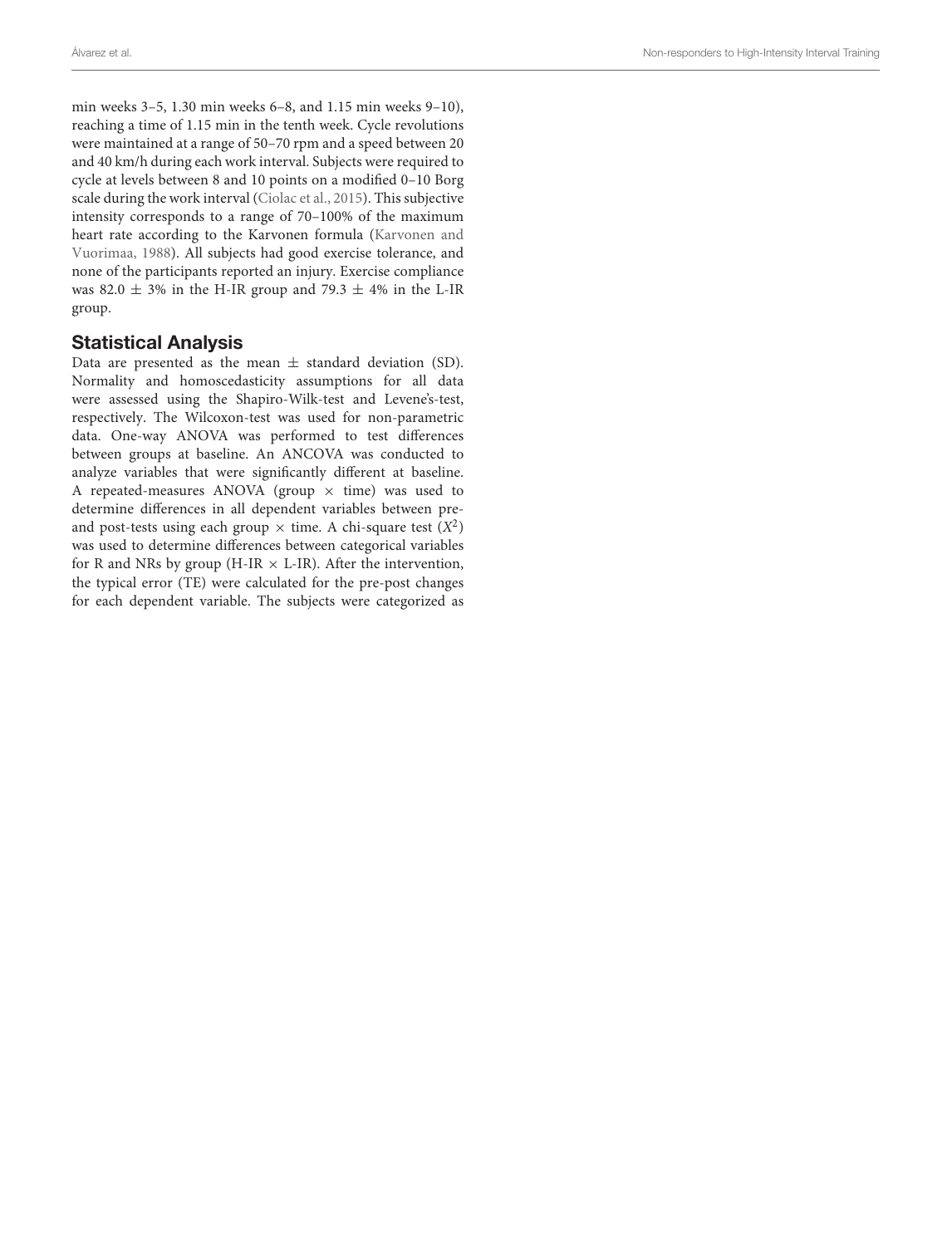## Muscle Performance Measurements

At baseline, there were no significant ( $p < 0.05$ ) differences between groups for  $1RM<sub>LE</sub>$  and  $1RM<sub>UR</sub>$  ([Table 2](#page-5-0)). After intervention, there were significant ( $p \leq 0.05$ ) pre-post changes in  $1RM<sub>LE</sub>$  in the H-IR (+12.9) and L-IR (+14.7%) groups (**[Table 2](#page-5-0)**), whereas  $1RM_{UR}$  remained unchanged in both groups. The ES-value was high for 1RMLE (1.25; 95%CI 1.04, 1.45) in the L-IR group (**[Table 2](#page-5-0)**).

## Differences in NRs Prevalence between the H-IR vs. L-IR Groups with Respect to Glucose Control Variables

There were significant differences between the H-IR vs. L-IR groups in NRs prevalence with regard to improved fasting glucose (25.0 vs. 95.0%,  $p < 0.0001$ ) and fasting insulin (25.0) vs. 60.0%,  $p = 0.025$ ). There were no significant differences between the H-IR vs. L-IR groups in NRs prevalence with regard to a decrease in HOMA-IR scores (25.0 vs. 45.0%,  $p = 0.185$ ; **[Figure 2](#page-6-0)**).

## Differences in the NRs Prevalence between the H-IR vs. L-IR Groups with Respect to Other Anthropometric, Cardiovascular, and Performance Variables

There were no significant differences between the H-IR vs. L-IR groups in NRs prevalence with regard to improvements in anthropometric parameters (i.e., body mass, BMI, waist circumference, and tricipital, supra-iliac, and abdominal skinfolds), muscle performance (i.e.,  $1RM<sub>LE</sub>$  and  $1RM<sub>UR</sub>$ ), or cardiovascular parameters (i.e., systolic/diastolic blood pressure; **[Table 3](#page-8-0)**).

The OR analysis for NRs prevalence detected a high risk of being a NRs (>2-fold) associated with improved waist circumference (OR: 2.1, 95%CI 0.1, 3.2), diastolic blood pressure (OR: 2.1, 95%CI 1.5, 2.9), fasting glucose (OR: 4.0, 95%CI 2.2, 14.4), and 1RMUR (OR: 2.1, 95%CI 0.5, 9.0; **[Table 3](#page-8-0)**).

# **DISCUSSION**

The present study was designed to assess the effects 10 weeks of HIIT and NRs prevalence (as indicated by glucose control parameters) in adult women with higher and lower levels of insulin resistance to test if the "magnitude" of a metabolic disease play a role in increasing or decreasing the NRs prevalence. The major findings of this study indicate that (i) HIIT promotes significantly more benefits in training-induced changes in fasting glucose, fasting insulin and HOMA-IR scores in adult women with higher insulin resistance; (ii) the NRs prevalence was significantly different between the H-IR vs. L-IR groups with regard to improve fasting glucose and fasting insulin but not for HOMA-IR scores; and (iii) both the H-IR and L-IR groups experienced similar positive training-induced changes and similar NRs prevalence with regard to anthropometric (body mass, BMI), cardiovascular (systolic/diastolic blood pressure), and muscle strength performance ( $1RM<sub>LE</sub>$ ,  $1RM<sub>UR</sub>$ ) measures.

Several environmental factors related to NRs prevalence have been reported after training interventions. For example, a recent report assessed the effects of RT at different frequencies (3 and 2 days/week) to tests the effect of frequency in older NRs subjects for 12 and 24 weeks. Major differences between both training regimens were found for body mass, which decreased by ∼4.5% at 12 weeks and 23% at 24 weeks. Interestingly, other results included increases in type I  $(+34.5 \text{ vs. } +29.4\%)$  and type II muscle fibers  $(+22.7 \text{ vs. } +21.1\%)$ , as well as increasing leg strength in extension exercises  $(+0.9 \text{ vs. } +1.17\%)$  at 12 and 24 weeks, with relatively similar results obtained independent of the training frequency. These results indicated that the frequency of training was not necessarily related to the NRs prevalence for some variables [\(Churchward-Venne et al., 2015\)](#page-10-14).

There is limited evidence about interindividual variability in exercise training with regard to the NRs prevalence in subjects with low glucose control, and there are several methodological differences in studies comparing the NRs prevalences observed in previous studies [\(Boulé et al., 2005;](#page-10-26) [Gremeaux et al., 2012;](#page-10-27) [Yates et al., 2013;](#page-11-0) [Moker et al., 2014;](#page-10-13) [Winett et al., 2014;](#page-11-1) [Higgins et al., 2015\)](#page-10-28). For example, for glucose control variables, several authors have observed that after 3 months of strength training (2 days/week, 2 strength exercises at maximal effort), the NRs prevalence for improvements in an OGTT in prediabetic patients was 44%. In the present study, we found a NRs prevalence of 15 and 25% in the H-IR and L-IR groups, respectively, for decreased fasting glucose, with no significant difference between the groups (to see **[Table 3](#page-8-0)**; [Winett et al.,](#page-11-1) [2014\)](#page-11-1). Regarding HOMA-IR, the HERITAGE study [\(Boulé et al.,](#page-10-26) [2005\)](#page-10-26) showed that after 20 weeks of endurance training [30–50 min/session, 55–75% maximum oxygen uptake  $(VO<sub>2</sub>max)$  for 20 weeks], 42% of subjects were NRs for a decrease in HOMA-IR scores. We found similar results regarding a decrease in HOMA-IR scores, with a NRs prevalence of 15 and 20% for the H-IR and L-IR groups, respectively (**[Figure 2](#page-6-0)**). Therefore, considering our 10 weeks of HIIT-based exercise vs. the 20 weeks of endurance exercise in the abovementioned study [\(Boulé et al.,](#page-10-26) [2005\)](#page-10-26), increasing the environmental "volume" factor of exercise may not necessarily be related to a decrease in the NRs prevalence for improved glucose control variables such as HOMA-IR scores. In a different study [\(Yates et al., 2013\)](#page-11-0), NRs prevalence of 3% was reported for decreased fasting glucose after 12 months of exercise-based intervention. Similarly, when T2DM subjects were tested after 9 months of endurance training, RT or concurrent training in another study [\(Stephens et al., 2015\)](#page-10-11), 21% of subjects were NRs for decreased glycated hemoglobin, as well as other body composition and protein markers.

Understanding the NRs prevalence after exercise modes such as HIIT and including populations with higher and lower risks of T2DM, such as those with higher and lower levels of insulin resistance, can be useful for designing more efficient exercise interventions: in this case, populations with higher levels of insulin resistance, such as the H-IR group, defined based on fasting glucose and HOMA-IR scores, are less likely to be NRs after 10 weeks of HIIT. This altered baseline, which we termed previously as "higher insulin resistance," may be in some way related to potential factors for predicting responses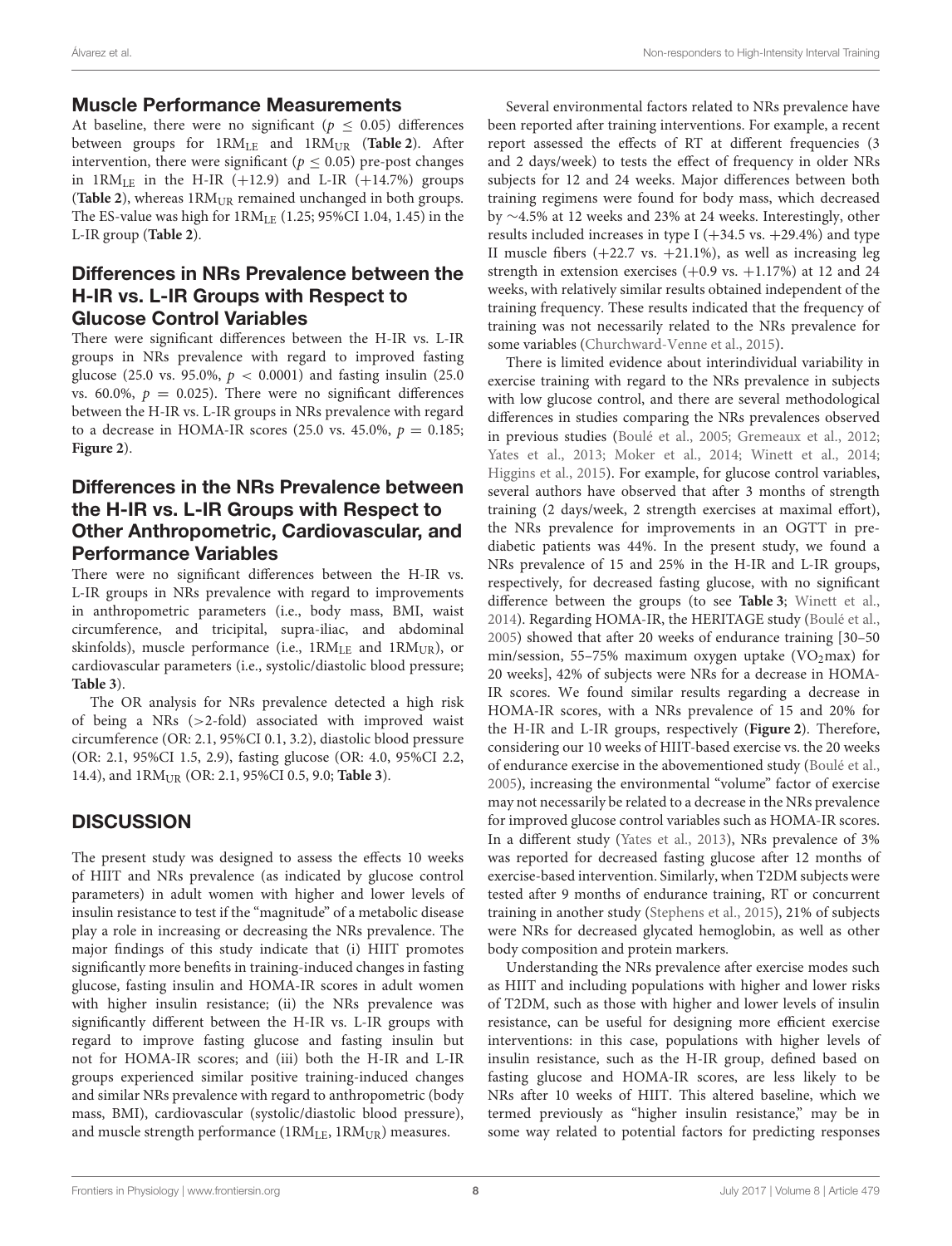|                                          | Response    | $H-IR$    | $L-IR$    | OR<br>(95% CI)                | p-Values<br>NRs H-IR vs. NRs L-IR |
|------------------------------------------|-------------|-----------|-----------|-------------------------------|-----------------------------------|
| $n =$                                    |             | 20        | 20        |                               |                                   |
| <b>ANTHROPOMETRIC</b>                    |             |           |           |                               |                                   |
| Body mass $(\%/n=)$                      | <b>NRs</b>  | 20.0(4)   | 10.0(2)   | 0.4(0.7, 2.7)                 | 0.376                             |
|                                          | R           | 80.0 (16) | 90(18)    |                               |                                   |
| Body mass index $(\frac{6}{n})$          | <b>NRs</b>  | 25.0(5)   | 10.0(2)   | 0.3(0.5, 1.9)                 | 0.212                             |
|                                          | R           | 75.0 (15) | 90.0(18)  |                               |                                   |
| Waist circumference $(\frac{9}{n})$      | <b>NRs</b>  | 5.0(1)    | 10.0(2)   | $2.1* (0.1, 3.2)$             | 0.548                             |
|                                          | R           | 95.0 (19) | 90.0(18)  |                               |                                   |
| Tricipital skinfold $(\%/n=)$            | <b>NRs</b>  | 5.0(1)    | 5.0(1)    | 1.0(0.5, 0.9)                 | 0.987                             |
|                                          | R           | 95.0 (19) | 95.0(19)  |                               |                                   |
| Supra-iliac skinfold $(\frac{1}{n})$     | <b>NRs</b>  | 30.0(6)   | 30.0(6)   | 1.0(0.2, 3.8)                 | 0.944                             |
|                                          | R           | 70.0 (14) | 70.0(14)  |                               |                                   |
| Abdominal skinfold $(\frac{m}{n})$       | <b>NRs</b>  | 10.0(2)   | 5.0(1)    | 0.4(0.3, 5.6)                 | 0.543                             |
|                                          | R           | 90.0(18)  | 95.0(19)  |                               |                                   |
| <b>CARDIOVASCULAR</b>                    |             |           |           |                               |                                   |
| Systolic blood pressure (%/n=)           | <b>NRs</b>  | 55.0(11)  | 70.0 (14) | 1.9(0.5, 7.0)                 | 0.327                             |
|                                          | R           | 45.0(9)   | 30.0(6)   |                               |                                   |
| Diastolic blood pressure $(\frac{6}{n})$ | <b>NRs</b>  | 90.0(18)  | 100 (20)  | $2.1$ <sup>*</sup> (1.5, 2.9) | 0.147                             |
|                                          | R           | 10.0(2)   | O(0)      |                               |                                   |
| <b>METABOLIC</b>                         |             |           |           |                               |                                   |
| Fasting glucose $(\frac{6}{n})$          | <b>NRs</b>  | 25.0(5)   | 95.0(19)  | $4.0$ $(6.2, 14.4)$           | < 0.0001                          |
|                                          | R           | 75.0 (15) | 5.0(1)    |                               |                                   |
| Fasting insulin $(\frac{m}{n})$          | <b>NRs</b>  | 25.0(5)   | 60.0(12)  | 4.5(1.1, 4.3)                 | 0.025                             |
|                                          | $\mathsf R$ | 75.0 (15) | 40.0(8)   |                               |                                   |
| <b>PERFORMANCE</b>                       |             |           |           |                               |                                   |
| 1RM <sub>IF</sub> $(\frac{9}{6}n=)$      | <b>NRs</b>  | 10.0(2)   | $O$ (O)   | 0.4(0.3, 0.6)                 | 0.147                             |
|                                          | R           | 90.0(18)  | 100 (20)  |                               |                                   |
| 1RM $_{\rm IR}$ (%/n=)                   | <b>NRs</b>  | 20.0(4)   | 35.0(7)   | $2.1* (0.5, 9.0)$             | 0.288                             |
|                                          | $\mathsf R$ | 80.0 (16) | 65.0 (13) |                               |                                   |

<span id="page-8-0"></span>TABLE 3 | Prevalence of non-responders (NRs) on anthropometric, cardiovascular, metabolic, and performance parameters after 10-weeks high-intensity interval training in a group of adult women with a higher level of insulin resistance: HOMA-IR > 5.0 (H-IR), and a group with a lower level insulin of resistance: HOMA-IR < 3.0 (L-IR).

Data are percentage, %/n = number of cases. 1RM<sub>LE</sub>, one-maximum repetition of leg extension; 1RM<sub>UR</sub>, one-maximum repetition of upper row. Bold values denotes significant (p < 0.05) differences between NRs from H-IR vs. NRs from the L-IR group at level ( $p < 0.05$ ).

\*Denotes a high risk (>2-fold) for suffering a non-response.

in future long-term studies. Collectively, and in combination with previous reports [\(Hecksteden et al., 2013b\)](#page-10-29), these findings indicate that the "magnitude" of changes in response to an acute exercise session can be a potential factor for predicting responses to chronic exercise-based interventions. In this study, the magnitude of changes in plasma variables after volitional exercise was very similar to results from another study where subjects showed decreased fasting insulin after chronic exercise training [walking/running at 60% peak oxygen consumption (VO2peak) for 4 weeks].

Another study [\(Moker et al., 2014\)](#page-10-13) exploring another co-variable, blood pressure, showed that after 5 months of endurance training (65–80% VO<sub>2</sub>peak, walking/jogging), RT (8– 12 repetitions per set, 8 exercises, 70–85% of their one-maximum repetition value), or concurrent training, approximately ∼60% of subjects were NRs for a decrease in systolic and diastolic blood pressure. In our study, we found a NRs prevalence of 20 and 15% for decreased systolic blood pressure in the H-IR and L-IR groups, respectively, as well as a more pronounced NRs prevalence of 30 and 45% for decreased diastolic blood pressure in the H-IR and L-IR groups, respectively (**[Table 3](#page-8-0)**). Because none of the intervention groups were diagnosed with hypertension, we hypothesized that genetic together with environmental factors, such as time of intervention, mode of training, and non-hypertensive baseline profiles, may be responsible for these results. However, these results were more positive after 10 weeks of HIIT than the 60% NRs prevalence observed in the aforementioned study following 5 months of intervention. Thus, the volume of training does not appear to play a role in NRs prevalence for decreases in systolic or diastolic blood pressure. Evidence has shown the benefit in terms of decreased systolic blood pressure after HIIT interventions [\(Ciolac, 2012\)](#page-10-30); however, in this non-hypertensive cohort, we did not observe significant training-induced changes in systolic or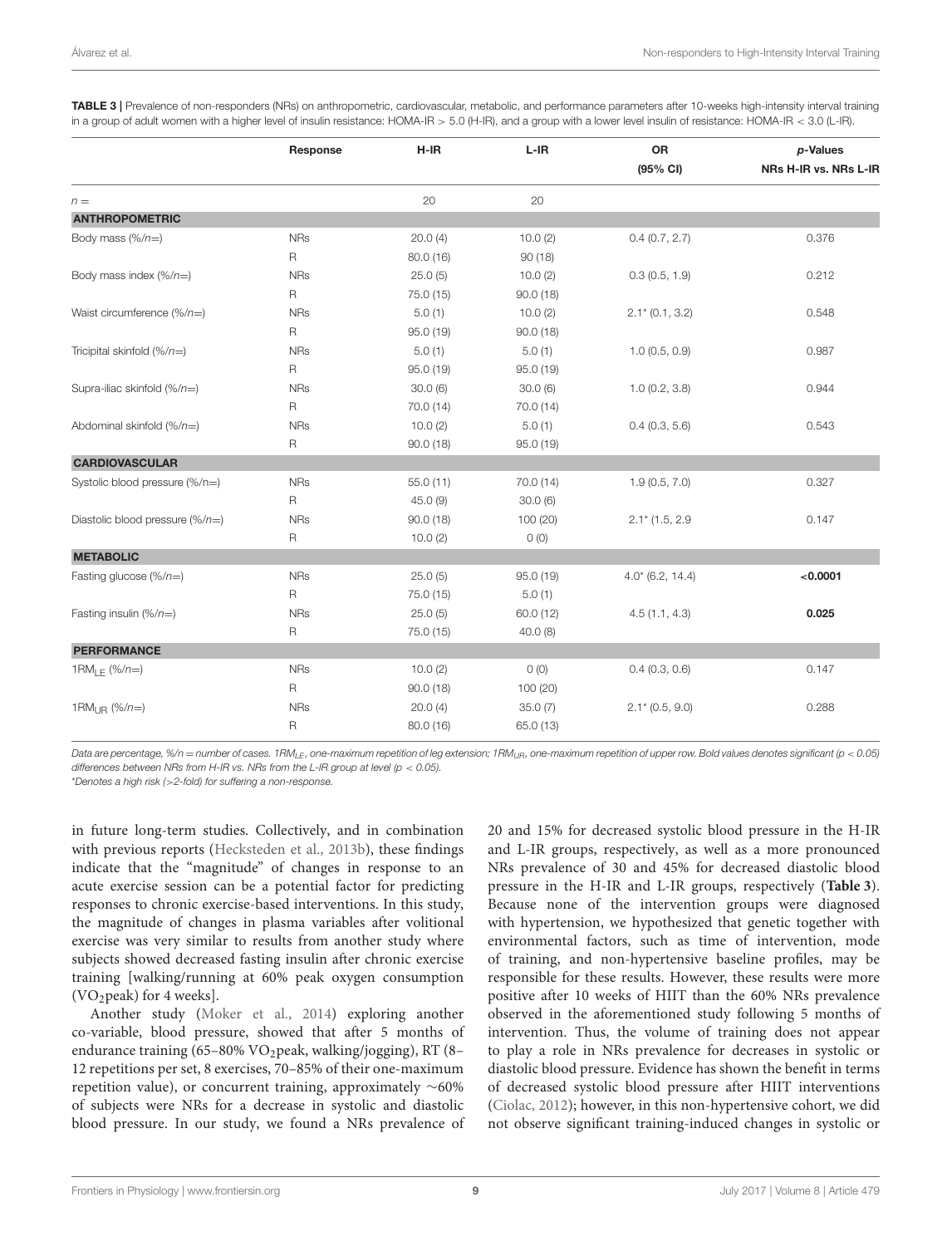diastolic blood pressure (**[Table 2](#page-5-0)**). In other studies, there was an ∼60% NRs prevalence for decreased systolic or diastolic blood pressure after 6 weeks [\(Higgins et al., 2015\)](#page-10-28) or 6 months (Moker et al., [2014\)](#page-10-13) of HIIT. Interestingly, a study that explored the magnitude of the changes in blood pressure after an acute exercise session reported that this response can be used as a predictive factor for decreases in blood pressure after long-term exercise training [\(Hecksteden et al., 2013a\)](#page-10-31).

In this study, we found significant training-induced changes in  $1RM_{LE}$ -test results in the H-IR (+12.9%) and L-IR (+14.7%) groups (**[Table 2](#page-5-0)**). Similarly, we found a 10% NRs prevalence for an increase in 1RMLE results in the H-IR group and no NRs (0%) in the L-IR group (**[Table 3](#page-8-0)**). However, in previous studies, RT (10–15 repetitions, four sets of leg extension, 60–80% of the one-maximum repetition value) resulted in a minimum NRs prevalence of ~1% for an increase in 1RM<sub>LE</sub> after 12 and 24 weeks of RT [\(Churchward-Venne et al., 2015\)](#page-10-14). Additionally, despite the fact that our HIIT mode of training is very different methodologically than what was reported in previous studies, the HIIT protocol was able to increase the strength of the lower limbs. These findings are consistent with a previous HIIT-based study (90 s, 6 bouts, 6 weeks), in which HIIT improved several parameters related to power cycling in the lower limbs in adult men [\(Ziemann et al., 2011\)](#page-11-2).

We observed different ranges of NRs prevalence for other anthropometric (5–30%), blood pressure (55–100%), metabolic (25–95%), and performance (0–35%) variables. These results are consistent with literature reports for blood pressure (59–60%) [\(Moker et al., 2014\)](#page-10-13), metabolic (7–44%) [\(Boulé et al., 2005;](#page-10-26) Yates et al., [2013;](#page-11-0) [Winett et al., 2014;](#page-11-1) [Osler et al., 2015;](#page-10-32) Stephens et al., [2015\)](#page-10-11), and performance (1%) variables (Churchward-Venne et al., [2015\)](#page-10-14). Finally, our study has some important limitations. Our sample size was limited, but it is similar to the sample sizes used in other exercise training studies (∼10– 20 subjects). Additionally, we lacked a true no-exercise control group, and we did not control the physical activity patterns and diet of subjects after training, although subjects were reminded each week to maintain their baseline patterns of activity and food consumption. The strengths of this study were that we included both the effects of HIIT and NRs prevalences for changes in anthropometric, cardiovascular, and metabolic risk factors and in performance variables. We also included a statistical estimate of the ES for each variable studied.

## **REFERENCES**

- <span id="page-9-2"></span>ADA (2011). American Diabetes Assocciation: executive summary: standards of medical care in Diabetes—2011. Diabetes Care 34(Suppl. 1), S4–S10. doi: [10.2337/dc11-S004](https://doi.org/10.2337/dc11-S004)
- <span id="page-9-0"></span>Álvarez, C., Ramírez-Campillo, R., Henríquez-Olguín, C., Castro-Sepúlveda, M., Carrasco, V., and Martínez, C. (2014). Eight weeks of combined high intensity intermitent exercise normalized altered metabolic parameters in women. Rev. Med. Chil. 142, 458–466. doi: [10.4067/S0034-98872014000400007](https://doi.org/10.4067/S0034-98872014000400007)
- <span id="page-9-1"></span>Alvarez, C., Ramirez-Campillo, R., Martinez-Salazar, C., Mancilla, R., Flores-Opazo, M., Cano-Montoya, J., et al. (2016). Low-volume high-intensity interval training as a therapy for type 2 diabetes. Int. J. Sports Med. 37, 723–729. doi: [10.1055/s-0042-104935](https://doi.org/10.1055/s-0042-104935)

## **CONCLUSION**

In summary, independent of the "magnitude" of the cardiometabolic disease (i.e., higher vs. lower insulin resistance), no differences were observed in the NRs prevalence with regards to improved HOMA-IR scores, other anthropometric, cardiovascular, and muscle performance variables after 10 weeks of HIIT in sedentary adult women. This research demonstrates the protective effect of HIIT against cardiometabolic disease progression in a sedentary population.

# AUTHOR CONTRIBUTIONS

CA conceived and designed the project. CA and RR-C reviewed the literature studies and conducted data extraction. CA conducted data analyses. CA, RR-C, and MI were responsible for data interpretation. CA, RR-C, and MI drafted the manuscript, and RR-V, and MI revised it critically for intellectual contributions. CA and RR-C coordinate the study development. All authors reviewed and edited the manuscript. All authors read and approved the final manuscript.

## FUNDING

This work was supported by the health promotion program of the Public Health Service of Los Ríos Government (SSVV). MI was funded by research grants from the Spanish Net on Aging and frailty (RETICEF) (ISCIII, FEDER) and Centro de Investigación Biomédica en Red (CIBER) en Fragilidad y Envejecimiento Saludable (CIBERFES; CB16/10/00315) del Instituto de Salud Carlos III (FEDER).

## ACKNOWLEDGMENTS

We are thankful with Mr. Farid (physician), Miss Paulina Carrasco (nursing), and Mrs. Elizabeth Mariangel (nursing), as well as to Mrs Sandra Castro, and Marcial Leal (technician). Finally, we are thankful with Miss DorkaNorambuena, director of the Family Healthcare Center Tomás Rojas Vergara for their regular interest to include the exercise training at level of public health.

- <span id="page-9-5"></span>Álvarez, C., Ramírez-Campillo, R., Ramírez-Vélez, R., and Izquierdo, M. (2017). Effects and prevalence of nonresponders after 12 weeks of high-intensity interval or resistance training in women with insulin resistance: a randomized trial. J. Appl. Physiol. [122, 985–996. doi: 10.1152/japplphysiol.01037.](https://doi.org/10.1152/japplphysiol.01037.2016) 2016
- <span id="page-9-4"></span>Astorino, T. A., and Schubert, M. M. (2014). Individual responses to completion of short-term and chronic interval training: a retrospective study. PLoS ONE 9:e97638. doi: [10.1371/journal.pone.0097638](https://doi.org/10.1371/journal.pone.0097638)
- <span id="page-9-3"></span>Balducci, S., Zanuso, S., Cardelli, P., Salvi, L., Bazuro, A., Pugliese, L., et al. (2012). Effect of high- versus low-intensity supervised aerobic andresistance training on modifiable cardiovascular risk factors in type 2 diabetes; the italian diabetes and exercise study (IDES). PLoS ONE 7:e49297. doi: [10.1371/journal.pone.0049297](https://doi.org/10.1371/journal.pone.0049297)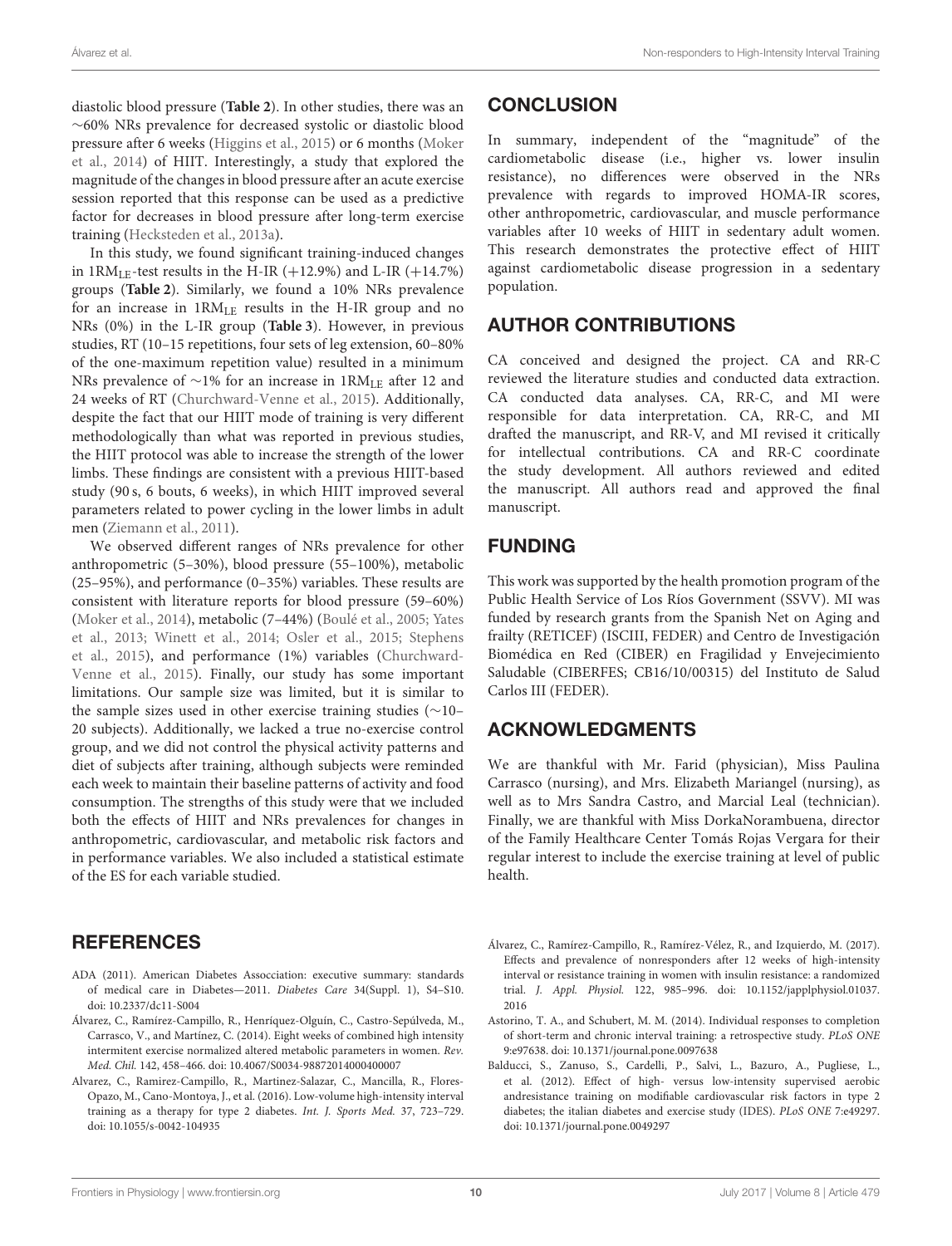- <span id="page-10-8"></span>Bonafiglia, J. T., Rotundo, M. P., Whittall, J. P., Scribbans, T. D., Graham, R. B., and Gurd, B. J. (2016). Inter-individual variability in the adaptive responses to endurance and sprint interval training: a randomized crossover study. PLoS ONE 11:e0167790. doi: [10.1371/journal.pone.0167790](https://doi.org/10.1371/journal.pone.0167790)
- <span id="page-10-7"></span>Bouchard, C., Blair, S. N., Church, T. S., Earnest, C. P., Hagberg, J. M., Häkkinen, K., et al. (2012). Adverse metabolic response to regular exercise: is it a rare or common occurrence? PLoS ONE 7:e37887. doi: [10.1371/journal.pone.0037887](https://doi.org/10.1371/journal.pone.0037887)
- <span id="page-10-12"></span>Bouchard, C., and Rankinen, T. (2001). Individual differences in response to regular physical activity. Med. Sci. Sports Exerc. 33(Suppl. 6), S446–S451; discussion S452–S443. doi: [10.1097/00005768-200106001-00013](https://doi.org/10.1097/00005768-200106001-00013)
- <span id="page-10-26"></span>Boulé, N. G., Weisnagel, S. J., Lakka, T. A., Tremblay, A., Bergman, R. N., Rankinen, T., et al. (2005). Effects of exercise training on glucose homeostasis the heritage family study. Diabetes Care 28, 108–114. doi: [10.2337/diacare.28.1.108](https://doi.org/10.2337/diacare.28.1.108)
- <span id="page-10-5"></span>Cadore, E. L., and Izquierdo, M. (2015). Exercise interventions in polypathological aging patients that coexist with diabetes mellitus: improving functional status and quality of life. Age 37, 1–13. doi: [10.1007/s11357-015-9800-2](https://doi.org/10.1007/s11357-015-9800-2)
- <span id="page-10-4"></span>Cano-Montoya, J., Ramírez-Campillo, R., Martínez, C., Sade-Calles, F., Salas-Parada, A., and Álvarez, C. (2016). Interacción entre farmacoterapia hipotensiva y terapia con ejercicio físico requiere regulación farmacológica en pacientes hipertensos. Rev. Méd. Chile 144, 152–161. doi: [10.4067/S0034-98872016000200002](https://doi.org/10.4067/S0034-98872016000200002)
- <span id="page-10-23"></span>Chobanian, A. V., Bakris, G. L., Black, H. R., Cushman, W. C., Green, L. A., Izzo, J. L., et al. (2003). Seventh report of the joint national committee on prevention, detection, evaluation, and treatment of high blood pressure. Hypertension 42, 1206–1252. doi: [10.1161/01.HYP.0000107251.49515.c2](https://doi.org/10.1161/01.HYP.0000107251.49515.c2)
- <span id="page-10-1"></span>Chudyk, A., and Petrella, R. J. (2011). Effects of exercise on cardiovascular risk factors in type 2 diabetes. Diabetes Care [34, 1228–1237. doi: 10.2337/dc10-](https://doi.org/10.2337/dc10-1881) 1881
- <span id="page-10-14"></span>Churchward-Venne, T. A., Tieland, M., Verdijk, L. B., Leenders, M., Dirks, M. L., de Groot, L. C., et al. (2015). There are no nonresponders to resistance-type exercise training in older men and women. J. Am. Med. Dir. Assoc. 16, 400–411. doi: [10.1016/j.jamda.2015.01.071](https://doi.org/10.1016/j.jamda.2015.01.071)
- <span id="page-10-30"></span>Ciolac, E. G. (2012). High-intensity interval training and hypertension: maximizing the benefits of exercise? Am. J. Cardiovasc. Dis. 2, 102–110. Available online at:<http://www.ajcd.us/files/AJCD1202003.pdf>
- Ciolac, E. G., Mantuani, S. S., and Neiva, C. M. (2015). Rating of perceived exertion as a tool for prescribing and self regulating interval training: a pilot study. Biol. Sport 32, 103–108. doi: [10.5604/20831862.1134312](https://doi.org/10.5604/20831862.1134312)
- <span id="page-10-9"></span>Davidsen, P. K., Gallagher, I. J., Hartman, J. W., Tarnopolsky, M. A., Dela, F., Helge, J. W., et al. (2011). High responders to resistance exercise training demonstrate differential regulation of skeletal muscle microRNA expression. J. Appl. Physiol. 110, 309–317. doi: [10.1152/japplphysiol.00901.2010](https://doi.org/10.1152/japplphysiol.00901.2010)
- <span id="page-10-3"></span>Dunstan, D. W., Daly, R. M., Owen, N., Jolley, D., de Courten, M., Shaw, J., et al. (2002). high-intensity resistance training improves glycemic control in older patients with type 2 diabetes. Diabetes Care 25, 1729–1736. doi: [10.2337/diacare.25.10.1729](https://doi.org/10.2337/diacare.25.10.1729)
- <span id="page-10-2"></span>Figueira, F. R., Umpierre, D., Cureau, F. V., Zucatti, A. T., Dalzochio, M. B., Leitão, C. B., et al. (2014). Association between physical activity advice only or structured exercise training with blood pressure levels in patients with type 2 diabetes: a systematic review and meta-analysis. Sports Med. 44, 1557–1572. doi: [10.1007/s40279-014-0226-2](https://doi.org/10.1007/s40279-014-0226-2)
- <span id="page-10-19"></span>Garmendia, M. L., Lera, L., Sánchez, H., Uauy, R., and Albala, C. (2009). Valores normativos de resistencia a la insulina mediante HOMA-IR en adultos mayores de Santiago de Chile. Rev. Méd. Chil.137, 1409–1416. doi: [10.4067/S0034-98872009001100001](https://doi.org/10.4067/S0034-98872009001100001)
- <span id="page-10-6"></span>Gibala, M. J., Little, J. P., MacDonald, M. J., and Hawley, J. A. (2012). Physiological adaptations to low-volume, high-intensity interval training in health and disease. J. Physiol. (Lond). 590, 1077–1084. doi: [10.1113/jphysiol.2011.224725](https://doi.org/10.1113/jphysiol.2011.224725)
- <span id="page-10-27"></span>Gremeaux, V., Drigny, J., Nigam, A., Juneau, M., Guilbeault, V., Latour, E., et al. (2012). Long-term lifestyle intervention with optimized high-intensity interval training improves body composition, cardiometabolic risk, and exercise parameters in patients with abdominal obesity. Am. J. Phys. Med. Rehabil. 91, 941–950. doi: [10.1097/PHM.0b013e3182643ce0](https://doi.org/10.1097/PHM.0b013e3182643ce0)
- <span id="page-10-31"></span>Hecksteden, A., Grütters, T., and Meyer, T. (2013a). Association between postexercise hypotension and long-term training-induced blood pressure reduction: a pilot study. Clin. J. Sport Med. 23, 58–63. doi: [10.1097/JSM.0b013e31825b6974](https://doi.org/10.1097/JSM.0b013e31825b6974)
- <span id="page-10-29"></span>Hecksteden, A., Grütters, T., and Meyer, T. (2013b). Associations between acute and chronic effects of exercise on indicators of metabolic health: a pilot training trial. PLoS ONE [8:e81181. doi: 10.1371/journal.pone.00](https://doi.org/10.1371/journal.pone.0081181) 81181
- <span id="page-10-28"></span>Higgins, T. P., Baker, M. D., Evans, S.-A., Adams, R. A., and Cobbold, C. (2015). Heterogeneous responses of personalised high intensity interval training on type 2 diabetes mellitus and cardiovascular disease risk in young healthy adults. Clin. Hemorheol. Microcirc. 59, 365–377. doi: [10.3233/CH-141857](https://doi.org/10.3233/CH-141857)
- <span id="page-10-21"></span>Hopkins, W. G. (2000). Measures of reliability in sports medicine and science. Sports Med. 30, 1-15. doi: 10.2165/00007256-200030010-00001
- Hopkins, W. G., Marshall, S. W., Batterham, A. M., and Hanin, J. (2009). Progressive statistics for studies in sports medicine and exercise science. Med. Sci. Sports Exerc. 41, 3–13. doi: [10.1249/MSS.0b013e31818cb278](https://doi.org/10.1249/MSS.0b013e31818cb278)
- <span id="page-10-25"></span>Izquierdo, M., Ibanez, J., HAkkinen, K., Kraemer, W. J., Larrion, J. L., and Gorostiaga, E. M. (2004). Once weekly combined resistance and cardiovascular training in healthy older men. Med. Sci. Sports Exerc. 36, 435–443. doi: [10.1249/01.MSS.0000117897.55226.9A](https://doi.org/10.1249/01.MSS.0000117897.55226.9A)
- Karvonen, J. and Vuorimaa, T. (1988). Heart rate and exercise intensityduring sports activities. practical application. Sports Med. 5, 303–311. doi: [10.2165/00007256-198805050-00002](https://doi.org/10.2165/00007256-198805050-00002)
- <span id="page-10-15"></span>Little, J. P., Gillen, J. B., Percival, M. E., Safdar, A., Tarnopolsky, M. A., Punthakee, Z., et al. (2011). Low-volume high-intensity interval training reduces hyperglycemia and increases muscle mitochondrial capacity in patients with type 2 diabetes. J. Appl. Physiol. 111, 1554–1560. doi: [10.1152/japplphysiol.00921.2011](https://doi.org/10.1152/japplphysiol.00921.2011)
- <span id="page-10-16"></span>Mancilla, R., Torres, P., Alvarez, C., Schifferli, I., Sapunar, J., and Diaz, E. (2014). High intensity interval training improves glycemic control and aerobic capacity in glucose intolerant patients. Rev. Med. Chil. 142, 34–39. doi: [10.4067/S0034-98872014000100006](https://doi.org/10.4067/S0034-98872014000100006)
- <span id="page-10-22"></span>Marfell-Jones, M., Olds, T., Stewart, A., and Carter, L. (2006). International Standards for Anthropometric Assessment: ISAK Potchefstroom. The International Society for the Advancement of Kinanthropometry (ISAK).
- <span id="page-10-24"></span>Matthews, D. R., Hosker, J. P., Rudenski, A. S., Naylor, B. A., Treacher, D. F., and Turner, R. C. (1985). Homeostasis model assessment: insulin resistance and βcell function from fasting plasma glucose and insulin concentrations in man. Diabetologia 28, 412–419. doi: [10.1007/BF00280883](https://doi.org/10.1007/BF00280883)
- <span id="page-10-13"></span>Moker, E. A., Bateman, L. A., Kraus, W. E., and Pescatello, L. S. (2014).The relationship between the blood pressure responses to exercise following training and detraining periods. PLoS ONE 9:e105755. doi: [10.1371/journal.pone.0105755](https://doi.org/10.1371/journal.pone.0105755)
- <span id="page-10-20"></span>O'Donovan, G., Blazevich, A. J., Boreham, C., Cooper, A. R., Crank, H., Ekelund, U., et al. (2010). The ABC of physical activity for health: a consensus statement from the british association of sport and exercise sciences. J. Sports Sci. 28, 573–591. doi: [10.1080/02640411003671212](https://doi.org/10.1080/02640411003671212)
- <span id="page-10-32"></span>Osler, M. E., Fritz, T., Caidahl, K., Krook, A., Zierath, J. R., and Wallberg-Henriksson, H. (2015). Changes in gene expression in responders and nonresponders to a low-intensity walking intervention. Diabetes Care 38, 1154–1160. doi: [10.2337/dc14-2606](https://doi.org/10.2337/dc14-2606)
- <span id="page-10-17"></span>Rivera, J. Á., de Cossío, T. G., Pedraza, L. S., Aburto, T. C., Sánchez, T. G., and Martorell, R. (2014). Childhood and adolescent overweight and obesity in Latin America: a systematic review. lancet Diabetes Endocrinol. 2, 321–332. doi: [10.1016/S2213-8587\(13\)70173-6](https://doi.org/10.1016/S2213-8587(13)70173-6)
- <span id="page-10-10"></span>Sisson, S. B., Katzmarzyk, P. T., Earnest, C. P., Bouchard, C., Blair, S. N., and Church, T. S. (2009). Volume of exercise and fitness nonresponse in sedentary, postmenopausal women. Med. Sci. Sports Exerc. 41, 539–545. doi: [10.1249/MSS.0b013e3181896c4e](https://doi.org/10.1249/MSS.0b013e3181896c4e)
- <span id="page-10-11"></span>Stephens, N. A., Xie, H., Johannsen, N. M., Church, T. S., Smith, S. R., and Sparks, L. M. (2015). A transcriptional signature of "exercise resistance" in skeletal muscle of individuals with type 2 diabetes mellitus. Metab. Clin. Exp. 64, 999–1004. doi: [10.1016/j.metabol.2015.06.008](https://doi.org/10.1016/j.metabol.2015.06.008)
- <span id="page-10-0"></span>Umpierre, D., Ribeiro, P. A. B., Schaan, B. D., and Ribeiro, J. P. (2013). Volume of supervised exercise training impacts glycaemic control in patients with type 2 diabetes: a systematic review with meta-regression analysis. Diabetologia 56, 242–251. doi: [10.1007/s00125-012-2774-z](https://doi.org/10.1007/s00125-012-2774-z)
- <span id="page-10-18"></span>Vio, F., Albala, C., and Kain, J. (2008). Nutrition transition in Chile revisited: midterm evaluation of obesity goals for the period 2000–2010. Public Health Nutr. 11, 405–412. doi: [10.1017/S136898000700050X](https://doi.org/10.1017/S136898000700050X)